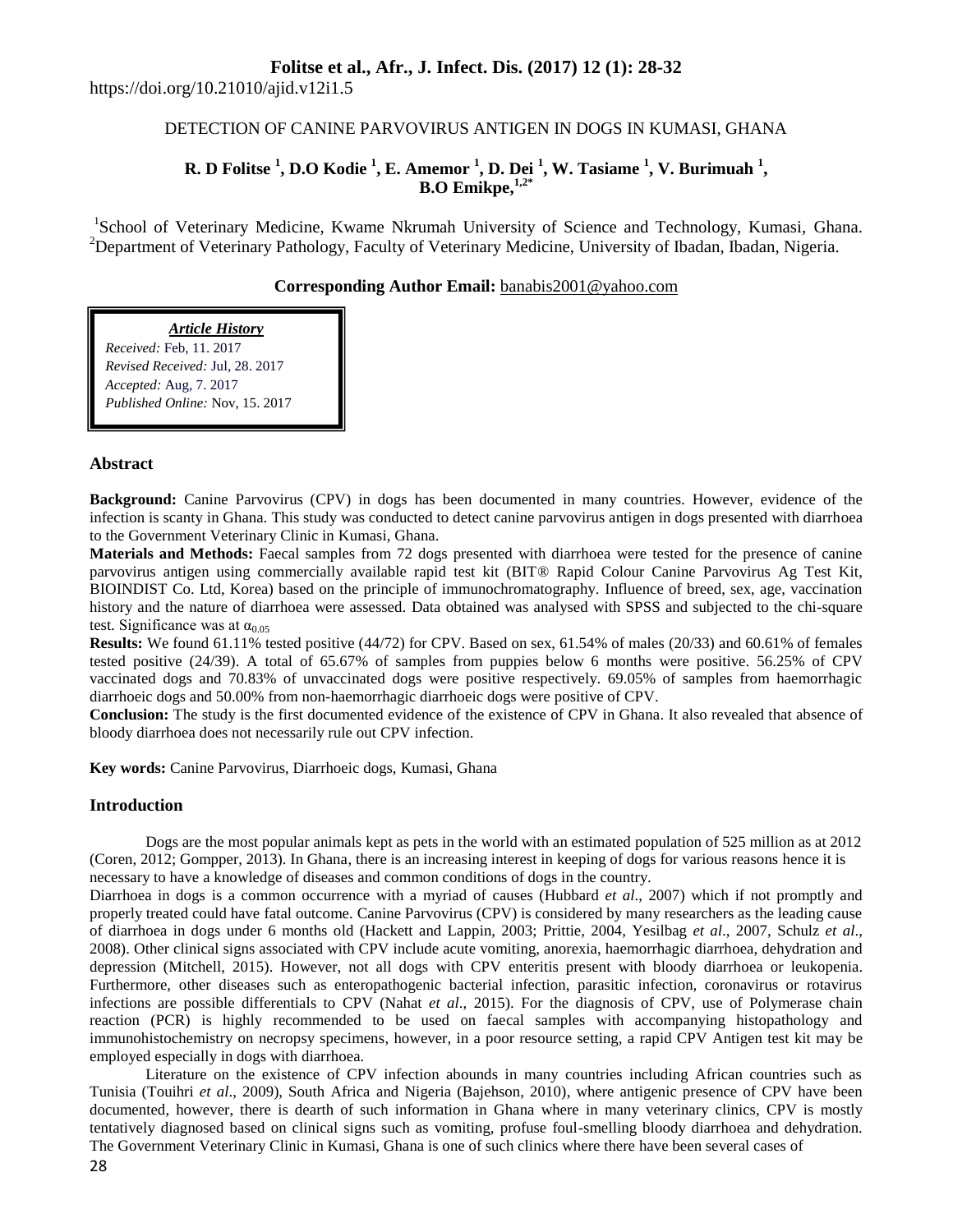morbidity and mortality in dogs due to suspected CPV in both CPV-vaccinated and unvaccinated dogs with no diagnostic tests performed to confirm the disease. This study was thereby done to provide documented evidence of the existence of CPV in dogs in Kumasi, Ghana.

#### **Materials and Methods Study Area**

The study was conducted at Regional Veterinary Clinic in Kumasi, Ghana (Latitiude 6.69º and Longitude 1.61º). Kumasi is the second largest city in Ghana and the capital of the Ashanti Region. Most of the dogs presented for treatment at this clinic live within the Kumasi Metropolis.

#### **Study Design and selection criteria of dogs sampled**

A clinic based study was carried out for the antigenic detection of CPV in 72 dogs presented to the Government Veterinary Clinic, Kumasi with history and/or clinical signs of diarrhoea and anorexia with or without vomiting. Faecal samples of those dogs were taken from the rectum using sterile swabs and tested with a commercially available rapid CPV Ag test kit (manufactured by BIOINDIST Co. Ltd, Korea) based on immunochromatography (IC) assay technique. The test was conducted according to the protocol provided by the manufacturer.

All applicable international, national and institutional guidelines for the care and use of animals were followed with adequate measures taken to minimize pain or discomfort.

#### **Data Collection and Analysis**

For each dog tested, data was collected regarding age, sex, breed, nature of diarrhoea (haemorrhagic or nonhaemorrhagic) and CPV vaccination history and recorded accordingly. The data was analysed using SPSS version 23 and was subjected to Chi-square test at confidence level of 95%.

#### **Results**

A total of 72 dogs presented with diarrhoea were tested for the presence of CPV antigen. Out of this number, 61.11% tested positive (44/72).

Different breeds of dogs were tested. Rottweilers recorded the highest percentage of positive cases of 87.50% (7/8), followed by the Boerboels and Mixed Breeds with positive cases of 69.23% (9/13) and 54.55% (18/33) respectively. The lowest percentage of positive cases was recorded in the Bull mastiff with 41.67% (5/12) as shown in Figure 2. CPV was also detected in Shi Tzu, German Shepherd, Bordeaux and English Mastiff. No local breed was presented to the clinic with symptoms described for CPV during the study period.



**Figure 1**: Distribution of the total number of dogs tested according to breed representation.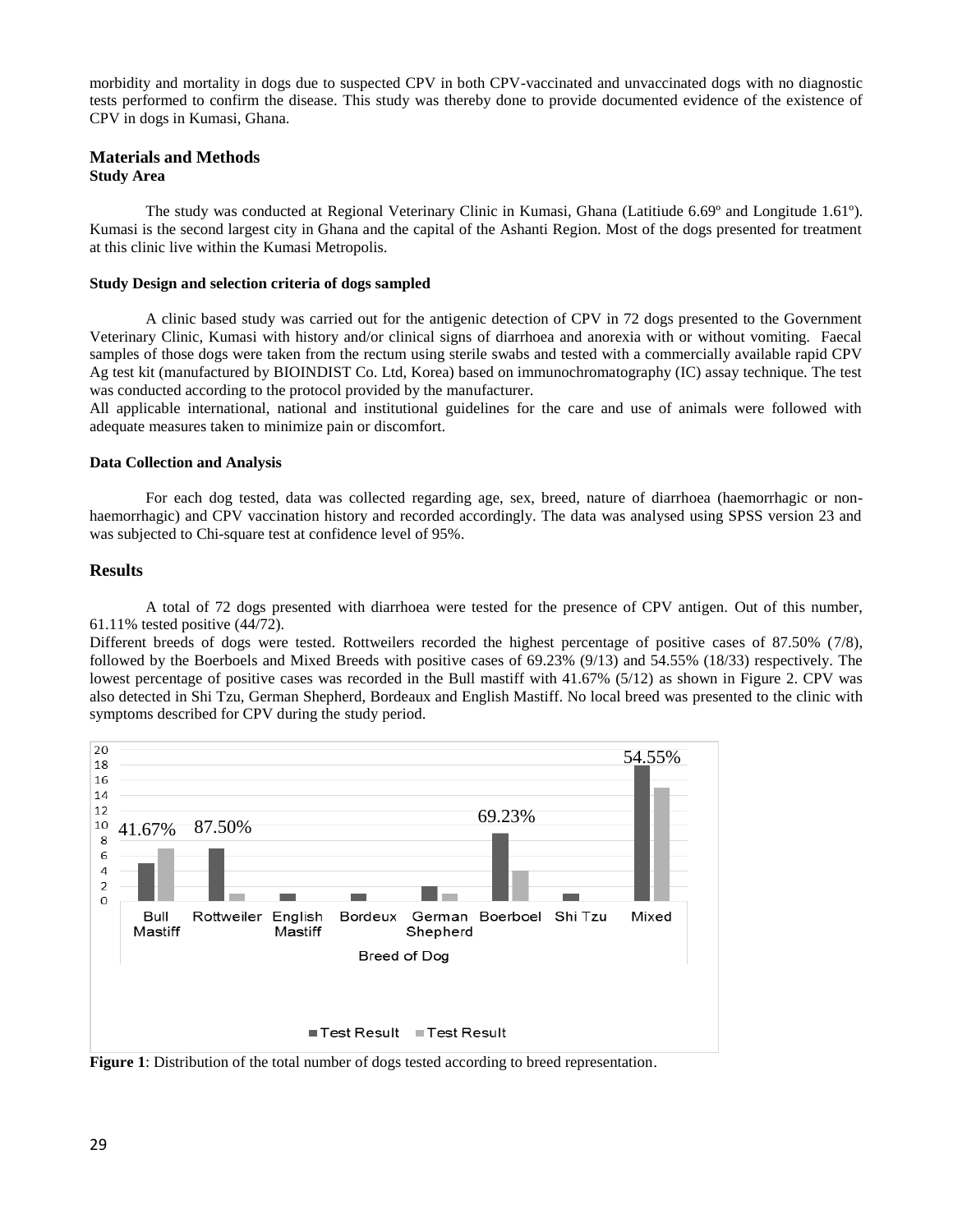| uogs                             |                |             |               |              |                                                                        |
|----------------------------------|----------------|-------------|---------------|--------------|------------------------------------------------------------------------|
|                                  |                | Positive    | Negative      | <b>TOTAL</b> |                                                                        |
| <b>Sex</b>                       | Male           | 24(61.54%)  | 15(38.46%)    | 39 (54.17%)  | $p$ -value 0.935                                                       |
|                                  | Female         | 20(60.61%)  | 13(39.39%)    | 33 (45.83%)  | $X^{2}_{cal} = 0.007 < X^{2}$<br>$_{0.05} = 3.841$                     |
|                                  | <b>TOTAL</b>   | 44(61.11%)  | 28(38.89%)    | 72(100.00%)  |                                                                        |
|                                  |                |             |               |              |                                                                        |
| Age                              | 0-6 months     | 44(65.67%)  | 23 (34.33%)   | 67 (93.06%)  | $p$ -value = 0.004                                                     |
|                                  | $>6$ months    | $0(0.00\%)$ | $5(100.00\%)$ | $5(6.94\%)$  | $\overline{X^2_{cal}} = 8.443 > X^2$<br>$0.05 = 3.841$                 |
|                                  | <b>TOTAL</b>   | 44(61.11%)  | 28 (38.89%)   | 72 (100.00%) |                                                                        |
|                                  |                |             |               |              |                                                                        |
| Vaccination<br>status            | Vaccinated     | 27(56.25%)  | 21(43.75%)    | 48 (66.67%)  | $p$ -value = 0.231                                                     |
|                                  | Not vaccinated | 17(70.83%)  | 7(29.17%)     | 24 (33.33%)  | $X^{2}$ <sub>cal</sub> = 1.432 $\overline{X^{2}}$<br>$_{0.05} = 3.841$ |
|                                  | <b>TOTAL</b>   | 44(61.11%)  | 28(38.89%)    | 72(100.00%)  |                                                                        |
|                                  |                |             |               |              |                                                                        |
| of<br><b>Nature</b><br>diarrhoea | With blood     | 29(69.05)   | 13(30.95)     | 42 (58.33)   | $p$ -value = 0.102                                                     |
|                                  | Without blood  | 15(50.00)   | 15(50.00)     | 30(41.67)    | $X^{2}$ <sub>cal</sub> = 2.672 < $X^{2}$<br>$_{0.05} = 3.841$          |
|                                  | <b>TOTAL</b>   | 44(61.11)   | 28(38.89)     | 72(100.00)   |                                                                        |

**Table 1**: Prevalence of CPV by sex, age, vaccination status and nature of diarrhoea (with or without blood) of sampled dogs

Regarding sex predisposition, males recorded a higher percentage of positive cases (61.54%; 24/39) than females (60.61%; 20/33). The dogs tested were divided into two age groups: <6 months old and >6months old. Puppies below 6 months recorded a percentage of 65.67% (44/67) positive cases whereas no positives were recorded in dogs older than 6 months (0/5). Out of 24 unvaccinated dogs that were presented, 17 were positive (70.83%), while 27 out of 48 vaccinated dogs presented were also positive (56.25%) for CPV antigen. CPV antigen was detected in both categories of dogs with and without haemorrhagic diarrhoea. 15 out of 30 dogs presented without haemorrhagic diarrhoea tested positive representing 50% and 29 out of 42 (60.05%) presented with haemorrhagic diarrhoea also tested positive.

#### **Discussion**

This study appears to be the first report documenting the detection of CPV antigen in the faeces of dogs in Ghana. In this study, out of 72 dogs tested, 44 were positive representing a prevalence of 61.11%. From this study, Rottweiler breed was found to be most susceptible breed to CPV infection in comparison to other breeds presented during the study period. This agrees with earlier reports where Rottweiler and Doberman Pinscher breeds were indicated to be more susceptible to the development of CPV disease (Glickman *et al*., 1985; Houston *et al*., 1996). However, some workers have reported higher prevalence in German Shepherd breed (Kumar *et al*., 2011; Singh *et al*., 2013; Shima *et al*., 2015). In this study, however, the German Shepherd, Shi Tzu, English mastiff and Bordeaux were not included in breed-wise analysis because a few of these breeds were presented during the study period..

In this study, no local breed of dog or mongrel was presented with symptoms of CPV during the study period. This further strengthens the notion of most clinicians in Ghana that the local breeds of dogs and hybrids of exotic and local breeds (mongrels) are less susceptible to CPV infection. Though the status of CPV in local dogs in West Africa is relatively scanty in literature, studies from Nigeria recorded 1 out of 17 (5.56%) of the local breeds positive for CPV as compared to 11 out of 41 (21.15%) of the exotic breeds (Ogbu *et al*., 2016) while Shima *et al*. (2015) in a retrospective study from 2000 to 2013 reported the highest cases of CPV in local breeds of dogs and mongrels. These reports necessitate an in-depth study of the role of local breeds of dogs in the epidemiology of CPV in West Africa.

Regarding sex, the study showed that it has no influence on the occurrence of CPV infection in dogs. This agrees with similar findings by Singh *et al*., (2013), Gombac *et al.,* (2008) and Ogbu *et.al*., (2016). However, it is in contrast to Houston *et al*., (1996) who found males to be more susceptible and Umar *et al*., (2015) reported females to be more susceptible.

With regards to age, results from this study agree with work done in India (Biswas *et al*., 2006; Singh *et al*., 2013), Slovenia (Gombac *et al*., 2008) and Nigeria (Ogbu *et al*., 2016), which showed a higher prevalence in dogs less than 6 months old at a higher risk of infection. The high prevalence of CPV infection in dogs less than 6 months old could be due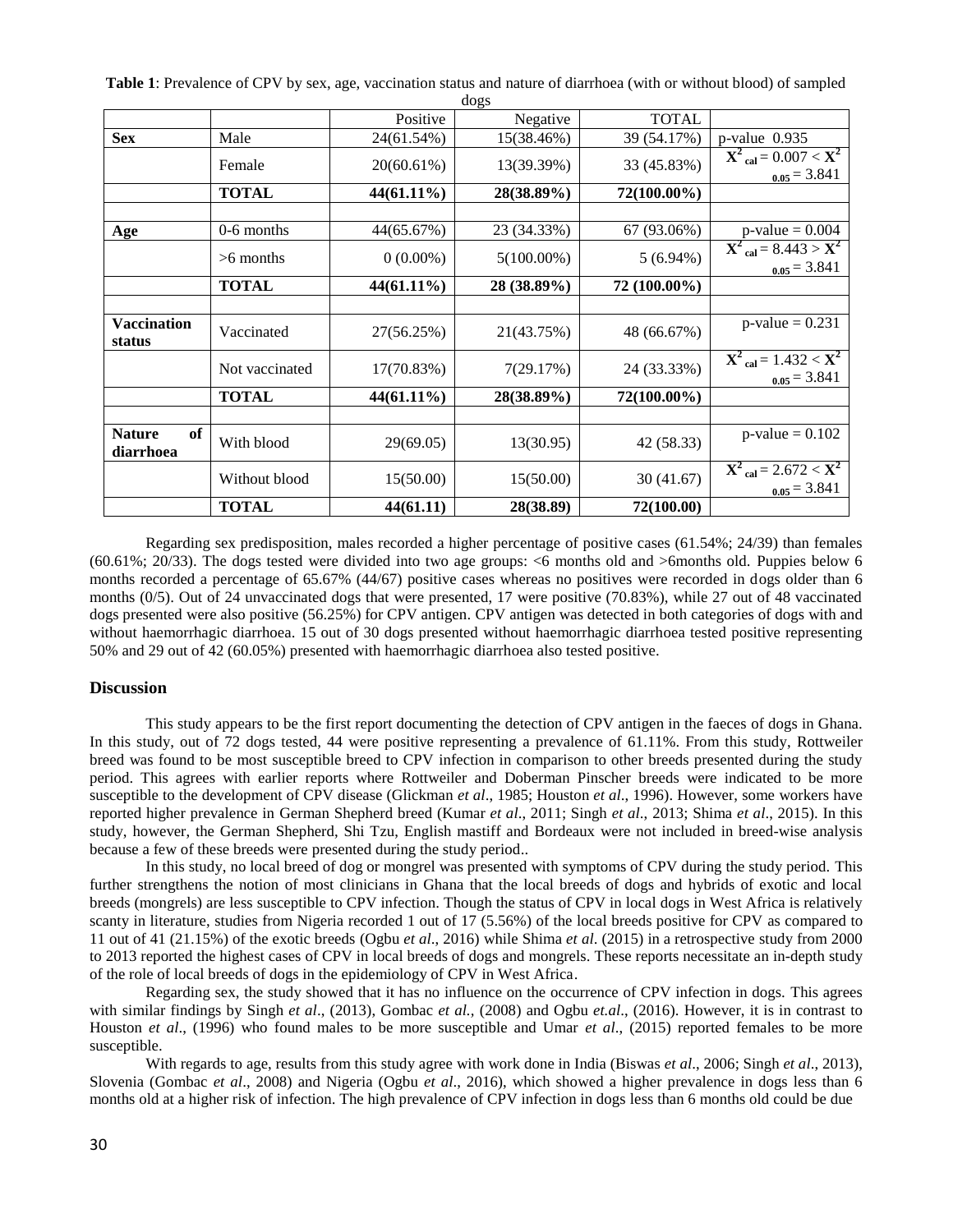to interference of maternal antibodies, improper vaccination protocol, lack of maternal immunity and poor efficiency of the immune system of puppies (Klingborg *et al*., 2002, Umar *et al*., 2015).

Concerning vaccination history, the results indicated a higher percentage of positive cases in unvaccinated dogs than in vaccinated dogs. This corresponds with the findings of Singh *et al*., (2013) who had a prevalence of 64% in unvaccinated dogs and 50% vaccinated dogs. There was no dependence of the vaccination status of the dogs on the susceptibility to CPV infection in this study. This was similar to work done by Miranda *et al*. (2015) who found vaccination status not to be a risk factor for CPV infection but was in variance with recent work done by Ogbu *et al*. (2016), implying a dependence of vaccination status on the susceptibility to CPV infection validating the claim that vaccinated dogs are protected against CPV. The high percentage of positive cases in vaccinated dogs in this study could be as a result of irregular vaccination or the use of improperly maintained vaccines (Singh *et al*., 2013). The prevailing energy crises (unstable electricity) in Ghana could account for improper storage of the vaccines (break in the cold chain), rendering them inefficacious. Decaro *et al*. (2007) in their study found out that most clinical cases of CPV occurring shortly after vaccination are not as a result of reversion to virulence of the MLVs in the vaccines but are rather related to infection with field strains. Worthy of note therefore is the possible strain difference in the vaccine virus and those circulating on the field, this possible difference calls for characterization of CPV field isolates in Ghana. Also previously infected pens without proper disinfection could therefore serve as source of infection to puppies even before vaccination begins.

This study detected the presence of CPV in dogs presented with haemorrhagic diarrhoea as well as in dogs without haemorrhagic diarrhoea. Furthermore, not all dogs presented with haemorrhagic diarrhoea tested positive to CPV. However, dogs presented with haemorrhagic diarrhoea had a higher prevalence of 69.05% as compared to 50.0% dogs without haemorrhagic diarrhoea. Mosallanejad *et al*. (2008) reported similar findings. This particular finding is very important to note, particularly in Ghana where most clinicians rely on the presence of profuse foul-smelling watery bloody diarrhoea as the main clinical sign to tentatively diagnose CPV. This study showed that absence of bloody diarrhoea may not be often presumed to be CPV negative.

In conclusion, although the sample size is small, the study was able to show that Canine Parvovirus infection exists in Ghana with a detection rate of 61.11%. It also revealed that breed and age of dogs had influence on the susceptibility to CPV with Rottweilers and Boerboels being the most susceptible breeds and puppies below 6 months being most susceptible age group. Vaccinated dogs could still be susceptible to CPV infection. CPV is detected in dogs presented with bloody diarrhoea as well as in dogs without bloody diarrhoea, hence absence of foul-smelling bloody diarrhoea should not be the indicator to rule out CPV in dogs.

It is recommended that further studies be conducted with large sample size and coverage to investigate the cause of high detection rate of CPV in vaccinated dogs, the pathology in vaccinated and unvaccinated dogs. The study on the strain difference in the vaccine virus and those circulating on the field should be encouraged with a focus of characterization of CPV field isolates in Ghana.

**Conflict of Interest:** The authors declare no conflict of interest.

#### **References**

- 1. Bajehson, D. B. (2010). *Molecular Characterization of Canine Parvovirus Strains from Domestic Dogs in South Africa and Nigeria*. University of Pretoria. (Doctoral dissertation, Thesis, University of Pretoria, South Africa).
- 2. Biswas, S., Das, P. J., Ghosh, S. K., & Pradhan, N. R. (2006). Detection of canine parvovirus (CPV) DNA by polymerase chain reaction assay and its prevalence in dogs in and around Kolkata, West Bengal. *Indian Journal of Animal Sciences*, *76*, 324–325.
- 3. Coren, S. (2012). *Do Dogs Dream?: Nearly Everything Your Dog Wants You to Know*. Norton, W. W. & Company, Inc. 304.
- 4. Decaro, N., Desario, C., Addie, D. D., Martella, V., Vieira, M. J., Elia, G., … Buonavoglia, C. (2007). The study molecular epidemiology of canine parvovirus, Europe. *Emerging Infectious Diseases*, *13*(8), 1222–1224.
- 5. Glickman, L. T., Domanski, L. M., Patronek, G. J., & Visintainer, F. (1985). Breed related risk factors with canine paarvovirus enteritis. *Journal of the American Veterinary Medical Association*, *187*(6), 589–594.
- 6. Gombač, M., Švara, T., Tadić, M., & Pogačnik, M. (2008). Retrospective study of canine parvovirosis in Slovenia. *Slovenia Veterinary Research*, *45*(2), 73–78.
- 7. Gompper, M. E. (2013). The dog-human-wildlife interface: Assessing the scope of the problem. In M. E. Gompper (Ed.), *Free-Ranging Dogs and Wildlife Conservation* (pp. 14–54). Oxford University Press.
- 8. Hackett, T., & Lappin, M. R. (2003). Prevalence of enteric pathogens in dogs of north-central Colorado. *Journal of the American Animal Hospital Association*, *39*(1), 52–56.
- 9. Houston, D. M., Ribble, C. S., & Head, L. L. (1996). Risk factors associated with parvovirus enteritis in dogs: 283 cases (1982-1991). *Journal of the American Veterinary Medical Association*, *208*(4), 542–546.
- 10. Hubbard, K., Skelly, B. J., McKelvie, J., & Wood, J. L. N. (2007). Risk of vomiting and diarrhoea in dogs. *Veterinary Record*, *161*(22), 755–757.